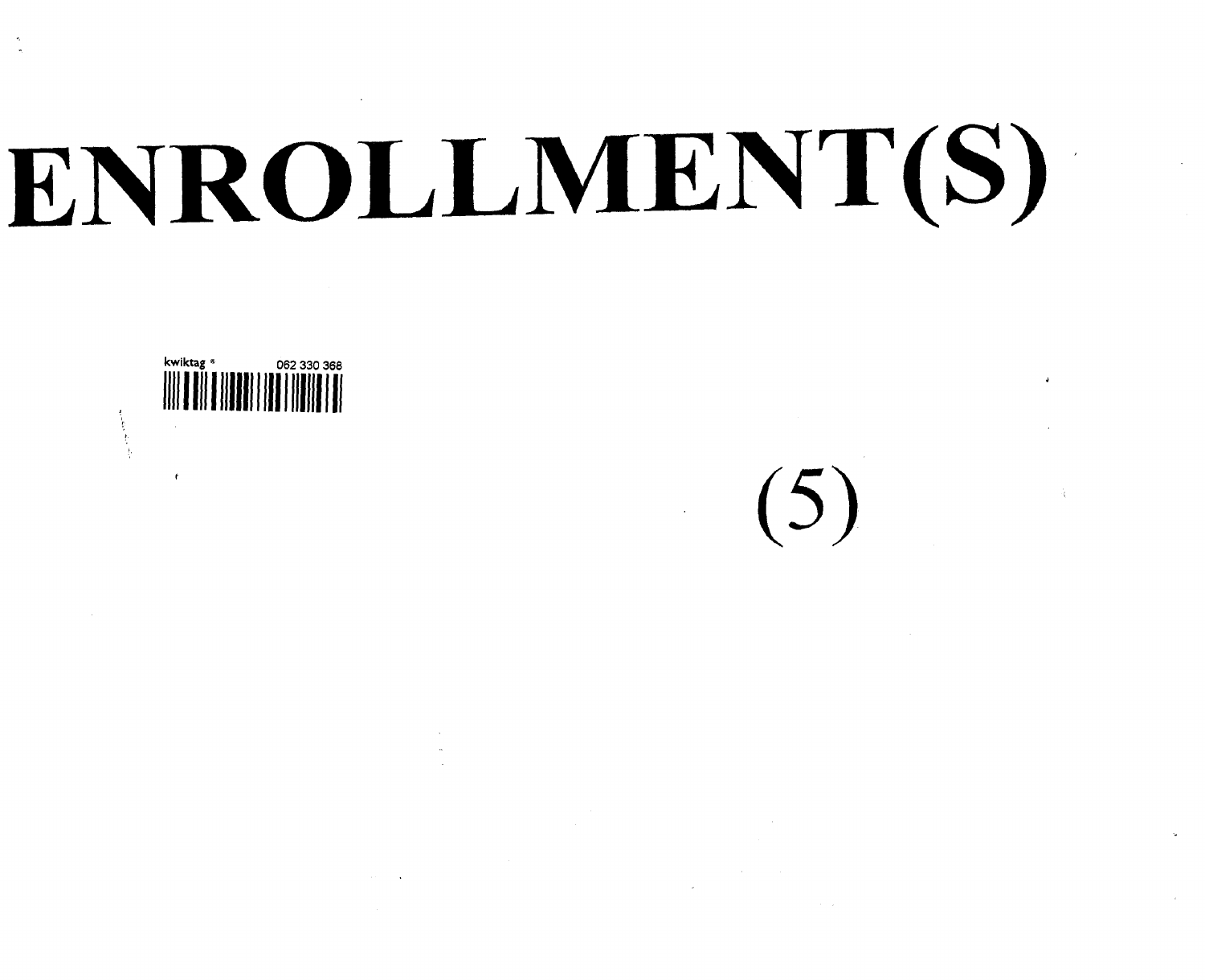## COUNCIL OF THE DISTRICT OF COLUMBIA

### NOTICE

## D.C. LAW 11- 33

## **" Arena Tax Payment and Use Amendment Act of 1995".**

Pursuant to Section 412 of the District of Columbia Self-Government and Governmental Reorganization Act, P.L. 93-198 "the Act", the Council of the District of Columbia adopted Bill No. 11-214 on first and second readings, July 11, 1995 and July 25, 1995, respectively. Following the signature of the Mayor on July 25, 1995, pursuant to Section 404(e) of "the Act", and was assigned Act No. 11-115 and published in the August 4, 1995, edition of the D.C. Register (Vol. 42 page 4038) and transmitted to Congress on July 25, 1995 for a 30-day review, in accordance with Section  $602(c)(1)$  of the Act.

The Council of the District of Columbia hereby gives notice that this legislation became effective on the date that the President of the United States signed P.L. 104-28", on September 6, 1995, therefore, cites this enactment as D.C. Law 11-33, effective September 6, 1995.

DAVID A. CLARKE

Chairman of the Council

\*Public Law 104-28 waived the 30-day Congressional Review Period for this Law.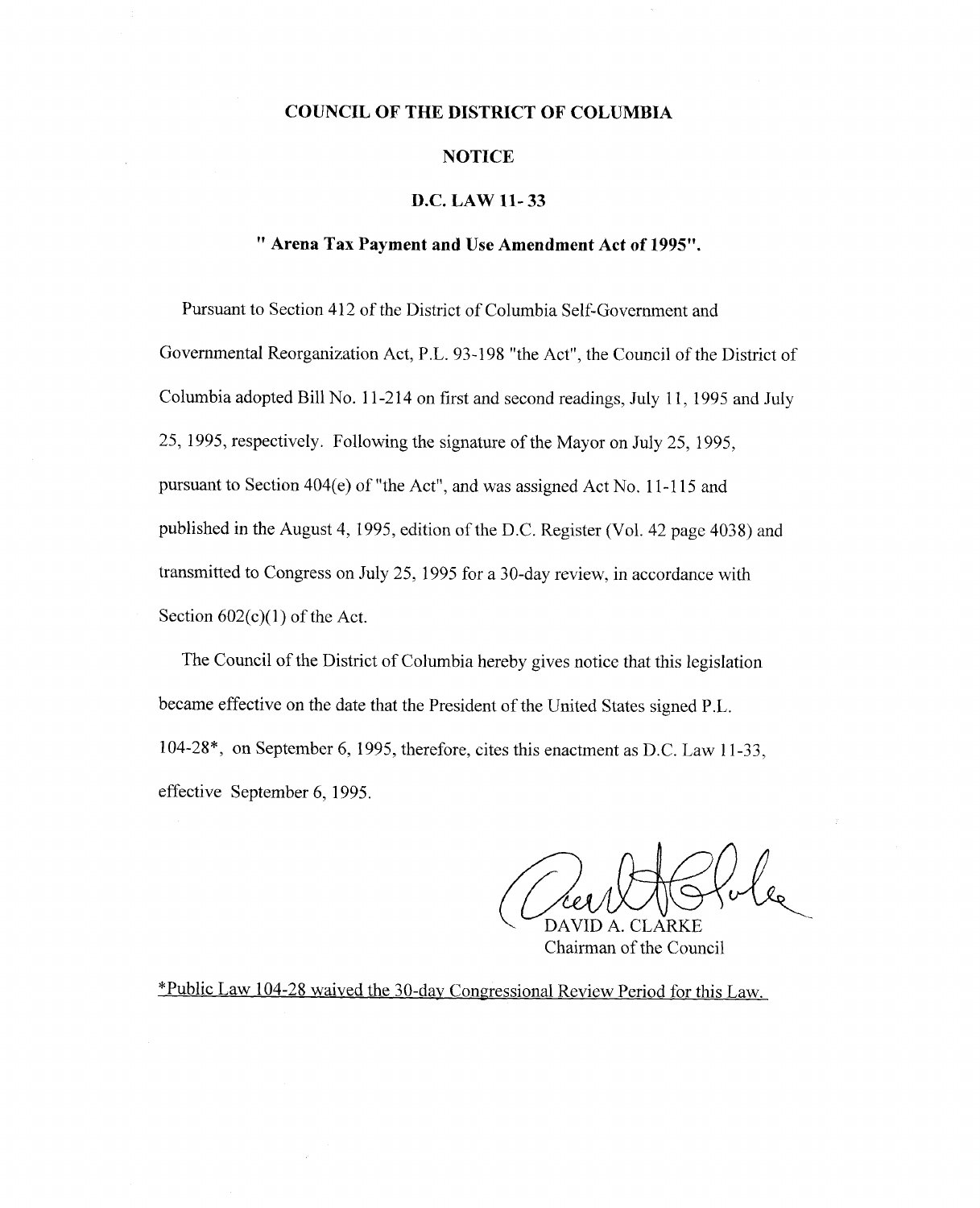# AN ACT

# D,C. ACT 11-115

*Codification District of Columbia Code* 1996 **Supp.**

## IN THE COUNCIL OF THE DISTRICT OF COLUMBIA

# JULY 25, 1995

To amend title III of the Omnibus Budget Support Act of 1994 to exclude federal and local taxes on motor vehicle fuel from the definition of gross receipts beginning in fiscal year 1996; to consolidate the twice yearly payments of the fee imposed for the downtown sports and entertainment arena into 1 yearly payment due by June 15 of each fiscal year beginning with Fiscal Year 1995; to clarify that the uses of the fee include the financing of the reimbursement of certain predevelopment costs borne by the District government in the development of a downtown sports and entertainment arena, including the acquisition of real property, the demolition of buildings located on the arena site, and the relocation and housing of District government employees from those buildings; to authorize the Redevelopment Land Agency, or such other District government agency or instrumentality designated by the Mayor, to execute a term loan or other financing which is secured by the fee imposed for the downtown sports and entertainment arena and which is used to pay for the District's predevelopment and development costs associated with the arena; to require the Mayor to adjust the rates of the fee imposed for the downtown sports and entertainment arena if the annual revenue estimated from the fee is less than \$9 million; and to require the Mayor to provide periodic reports to the Council on the District's obligations, expenditures, and revenues associated with the development of a downtown sports and entertainment arena.

BE IT ENACTED BY THE COUNCIL OF THE DISTRICT OF COLUMBIA, That this act may be cited as the "Arena Tax Payment and Use Amendment Act of 1995".

Sec. 2. Title III of the Omnibus Budget Support Act of 1994, effective June 14, 1994 (D.C. Law 10-128; D.C. Code § 47-2751 *et seq.),* is amended as follows:

(a) Section 301(1) is amended to read as follows:

"(1) "District gross receipts" means all income, derived from any activity

**Section** 47-2751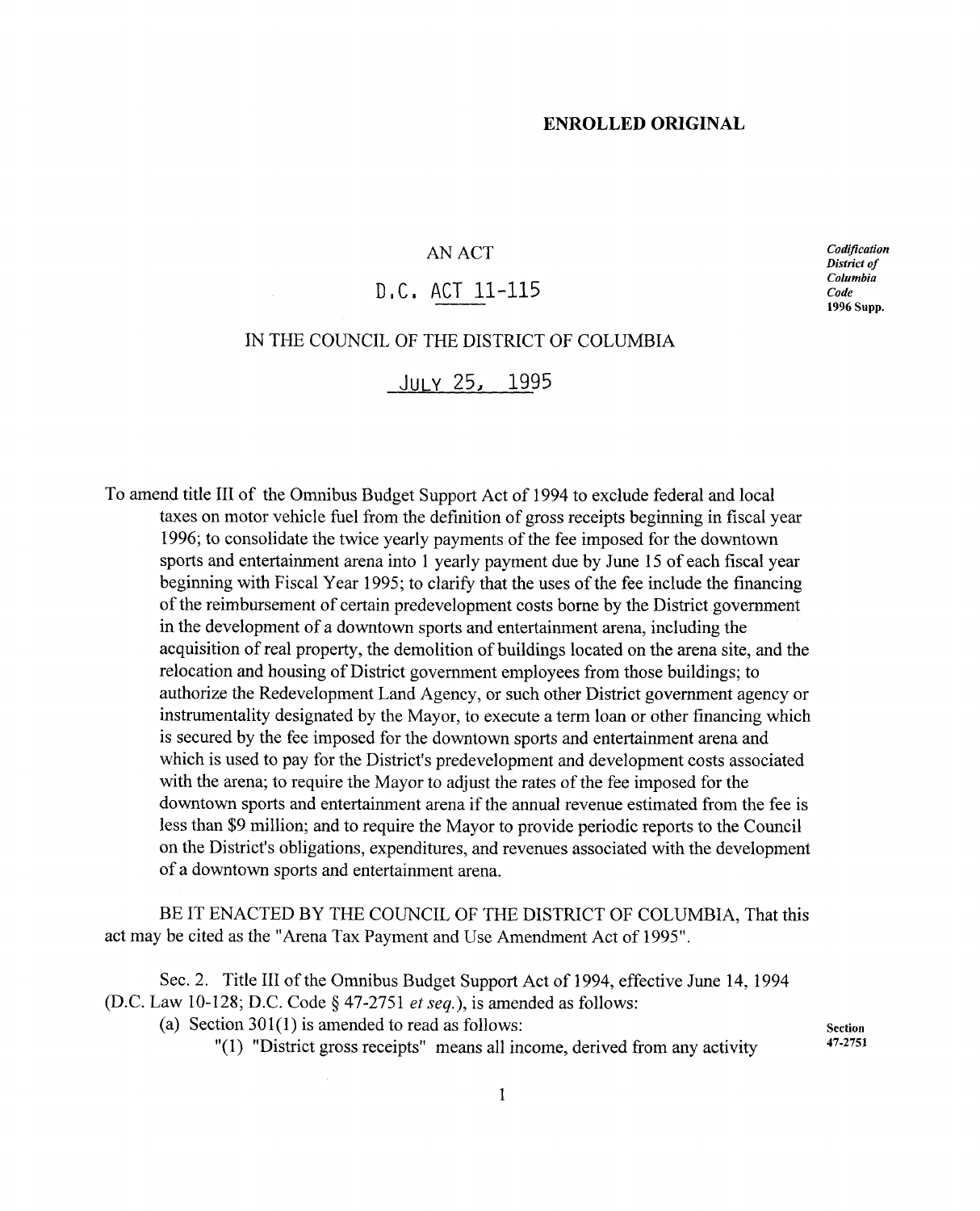whatsoever from sources within the District, whether compensated in the District or not, prior to the deduction of any expense whatsoever connected with the production of such income, except that, beginning with the fee that is required by this title to be paid in Fiscal Year 1996 and thereafter, the calculation of such income shall not include the collection of federal or local taxes on motor vehicle fuel.".

(b) Section 302 is amended as follows:

**Section** 47-2752

(1) Subsection (a-l) is amended as follows:

(A) Paragraph (1) is amended to read as follows:

"(1) For the fiscal year beginning October 1, 1994, and each fiscal year thereafter until the requirements of paragraph (3) of this subsection have been met, each feepayer shall remit to the Mayor, on or before June 15, a fee that shall be based upon the annual District gross receipts of a feepayer for the feepayer's preceding tax year and computed according to the fee schedule provided in subsection (b) of this section.".

(B) Paragraph (3) is amended to read as follows:

"(3) Except as provided in paragraph (4) of this subsection, the Mayor shall collect the fee that shall be remitted pursuant to paragraph (1) of this subsection as agent on behalf of the Redevelopment Land Agency or such other District government agency or instrumentality designated by the Mayor and shall transfer the fee to the Redevelopment Land Agency or such other District government agency or instrumentality designated by the Mayor, to be used as follows:

"(A) As a first priority, to finance the reimbursement of any fund of the General Fund of the District government, including, but not limited to, the Rainy Day Fund established in Fiscal Year 1995, which has been the source of any loan, reprogramming, or transfer of funds to any District government agency or instrumentality for reasonable, necessary, and verified predevelopment and developments costs that have been borne by such District agency or instrumentality for a downtown sports and entertainment arena;

"(B) To finance the reimbursement of any District government agency or instrumentality for any and all reasonable, necessary, and verified predevelopment and development costs that are borne by such District government agency or instrumentality for a downtown sports and entertainment arena;

"(C) To finance the demolition of buildings located on the future site of the downtown sports and entertainment arena and the relocation and housing of District employees from those buildings;

"(D) To finance the acquisition of real property that will serve as the site for a downtown sports and entertainment arena; and

"(E) To finance any other costs of the District government associated with the development of a downtown sports and entertainment arena.".

(C) By adding a new paragraph (4) to read as follows:

 $"(4)(A)$  The Redevelopment Land Agency, or such other District government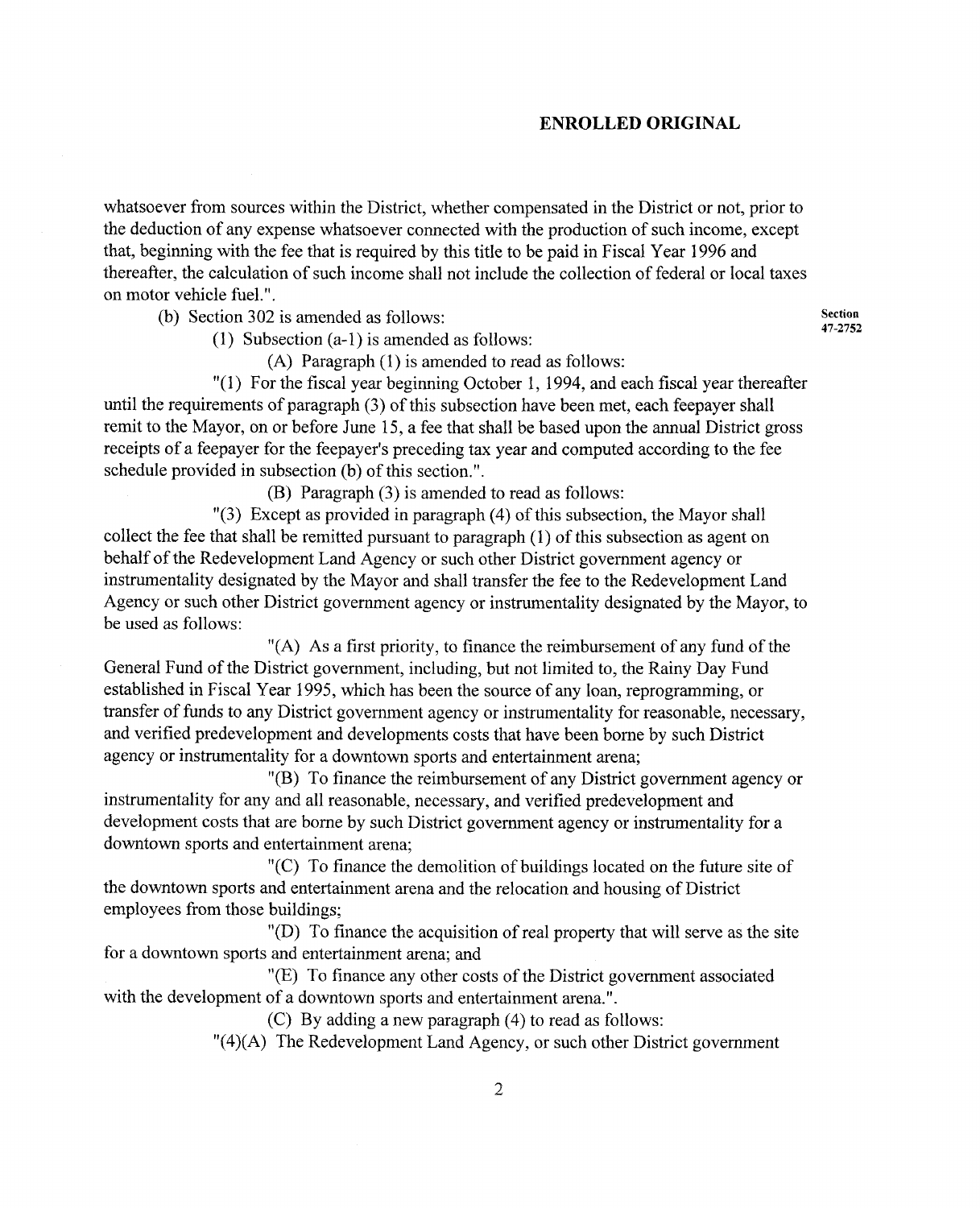agency or instrumentality which has been designated by the Mayor and about which the Mayor shall provide written notice to the Council prior to such designation, is authorized to be the agency which may pledge and create a perfected security interest in the fee that is remitted pursuant to paragraph (1) of this subsection for debt service payment on a term loan or other financing mechanism that is used for the purposes set forth in paragraph (3) of this subsection; provided, that such borrowing or other financing is consistent with the District of Columbia Self-Government and Governmental Reorganization Act, approved December 24, 1973 (87 Stat. 777; D.C. Code § 1-201 *passim),* and the laws of the District of Columbia.

"(B) The Mayor shall provide the Council with the following information associated with the downtown sports and entertainment arena:

"(i) A copy of any term sheet, loan commitment, and any other obligation executed by the Redevelopment Land Agency or any District government agency or instrumentality to finance the District government's costs associated with the development of a downtown sports and entertainment arena;

"(ii) A copy of each contract executed by the Redevelopment Land Agency, or any District government agency or instrumentality, for goods or services associated with the development of a downtown sports and entertainment arena; and

"(iii) On or before July 1, 1995, and every 6 months thereafter, a biannual report which provides an accounting and itemization of all financial obligations and expenditures of the District government, and all revenues generated to the District government, associated with the development of a downtown sports and entertainment arena.".

(2) Subsection (b) is amended by striking the phrase "The amount of the special public safety fee" and inserting the phrase "Except as provided in subsection (c) of this section, the amount of the fee" in its place.

(3) A new subsection (c) is added at the end to read as follows:

"(c) On or before December 1 of each year, the Mayor shall certify to the Council the amount of revenue received by the District from imposition of the fee during the immediately preceding fiscal year and provide an estimate of the amount of revenue expected to be collected from the fee in the then current fiscal year. If the amount estimated to be collected in the then current fiscal year is less than \$9 million, the Mayor shall increase the rate of the fee to provide that the estimated revenue in the then current fiscal year is not greater than \$9 million. The Mayor shall notify the Council and feepayers of any new rates in the fee.".

Sec. 3. Section (4)(1) of the Arena Tax Amendment Act of 1994, effective September 28, 1994 (D.C. Law 10-189; 41 DCR 5357), is amended by inserting the word "financial" between the words "adverse" and "impact". **Note,**

**Sections** 47-2752 47-2753

Sec. 4. This act shall take effect after a 30-day period of Congressional review following approval by the Mayor (or in the event of veto by the Mayor, action by the Council of the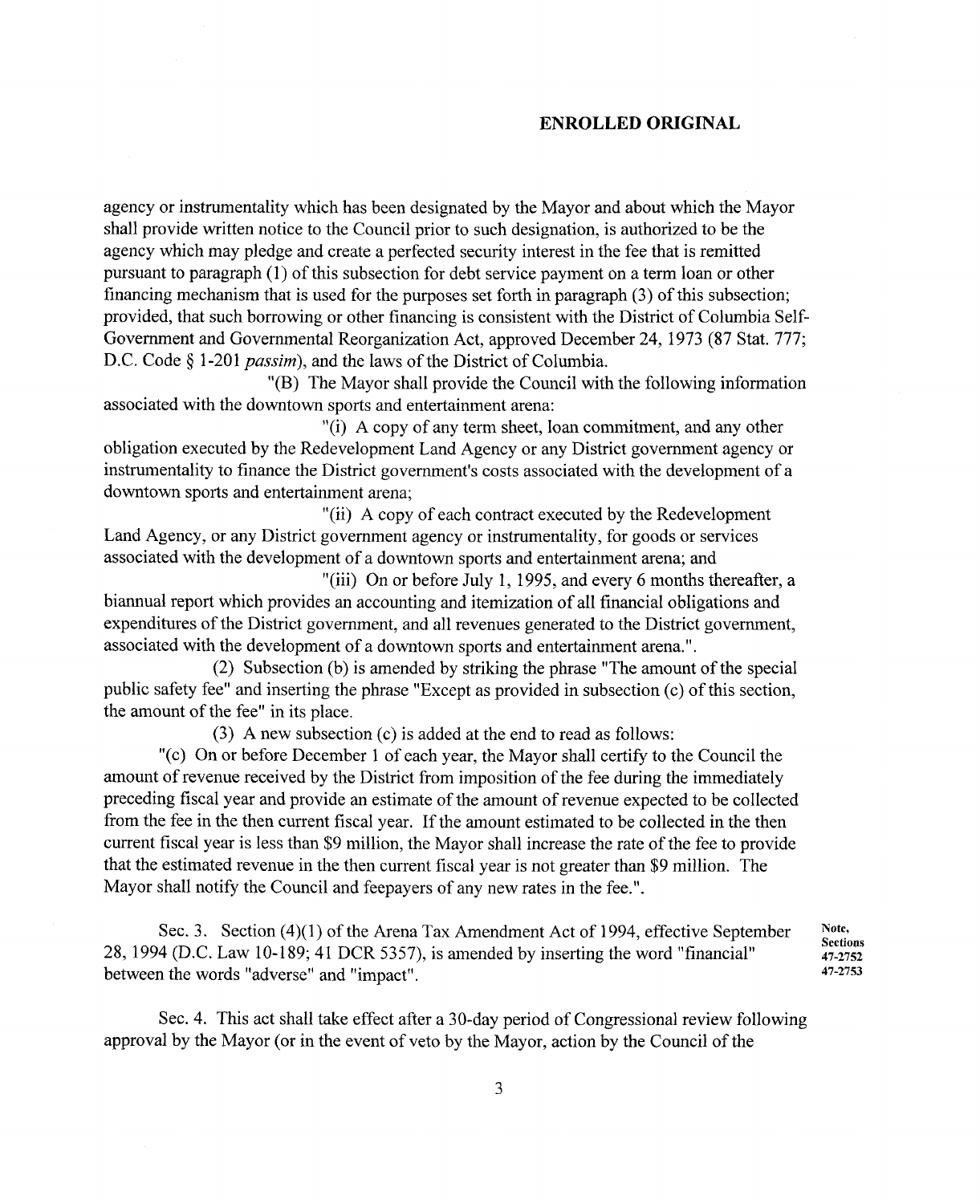District of Columbia to override the veto) as provided in section 602(c)(1) of the District of Columbia Self-Govermnent and Governmental Reorganization Act, approved December 24, 1973 (87 Stat. 813; D.C. Code § 1-233(c)(1)), and publication in either the District of Columbia Register, the District of Columbia Statutes-at-Large, or the District of Columbia Municipal Regulations.

 $\mathcal{L}$ hairman

Council of the District of Columbia

Mayol District of Columbia APPROVED: JULY 25, 1995